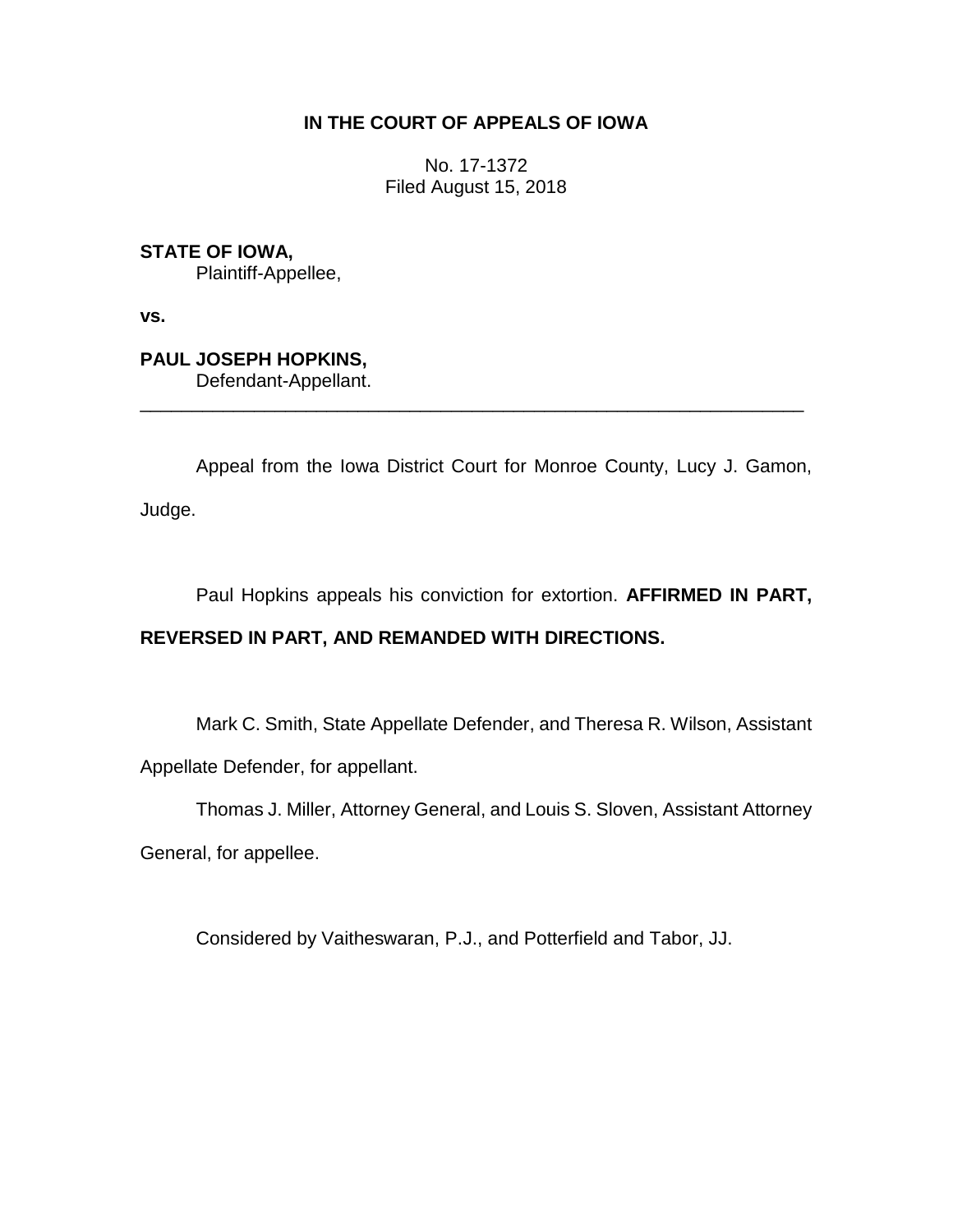## **VAITHESWARAN, Presiding Judge.**

Paul Hopkins entered First State Bank in Albia and loudly and angrily demanded money. In his words, if he did not receive the money, "the whole town would burn."

The State charged Hopkins with extortion. *See* Iowa Code § 711.4(1)(a),  $711.4(1)(g)$ ,  $711.4(2)$  (2016). A jury found him guilty as charged. Hopkins filed a post-trial motion seeking to discharge his attorney. In response, his attorney moved to withdraw. After questioning Hopkins, the district court allowed him to represent himself in arguing his post-trial motion and at sentencing.

On appeal, Hopkins challenges (1) his trial attorney's failure to request a jury instruction defining the "threat" required for extortion and (2) the district court's colloquy to establish whether his post-trial waiver of his right to counsel was knowing, voluntary, and intelligent.

### *I***.** *Ineffective Assistance of Counsel – Jury Instruction*

The jury was instructed the State would have to prove the following elements of extortion:

1. On or about the 9th day of March, 2016, the defendant threatened:

a. To inflict physical injury on employees of First Iowa State Bank; or

b. To injure the property of First Iowa State Bank.

It is not necessary that all jurors agree to just "a" or "b." It is only necessary that all jurors agree to at least one of the two alternatives.

2. The defendant communicated the threat towards employees of the First Iowa State Bank.

3. The threat was made for the purpose of obtaining something of value for the defendant or another person.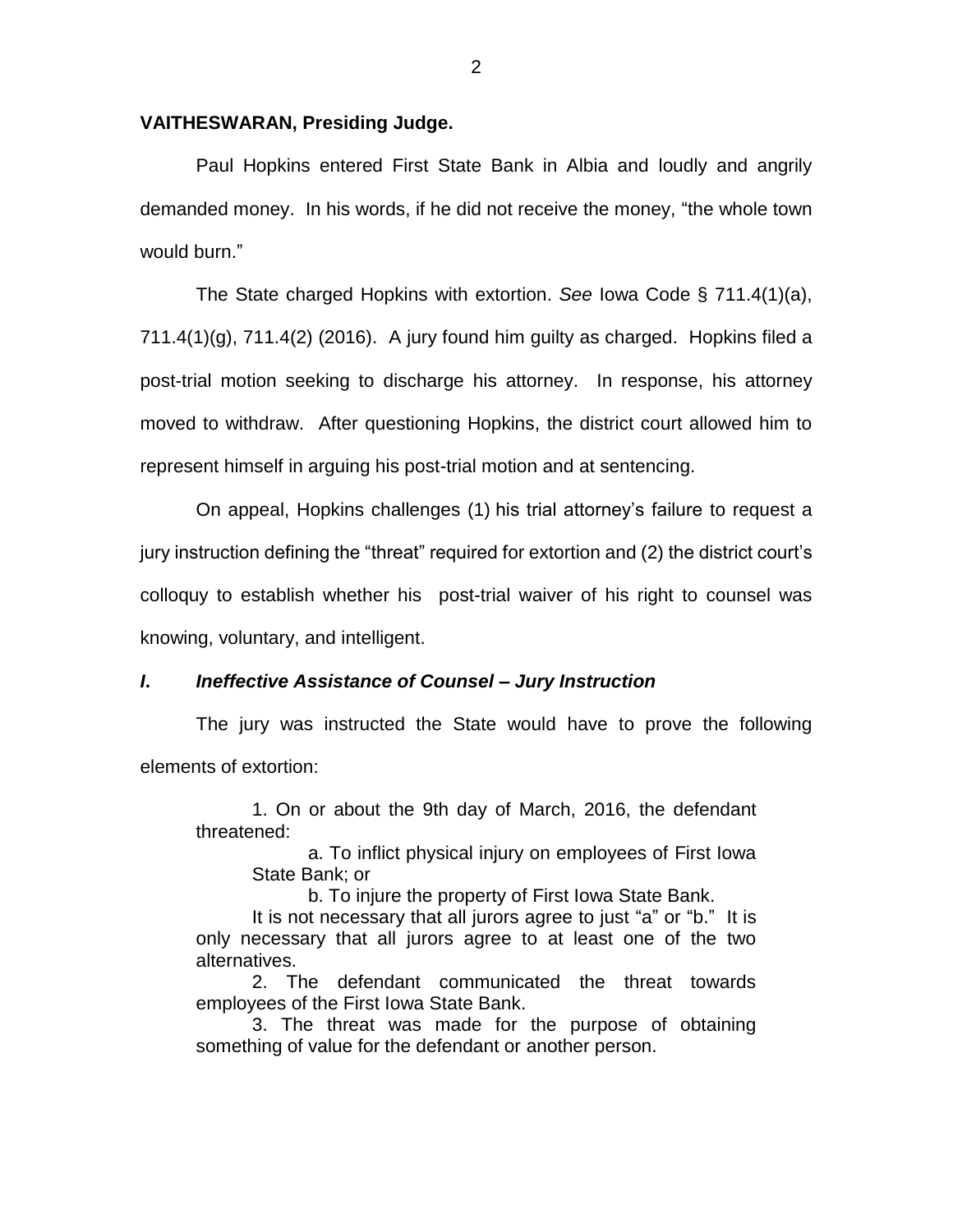Hopkins contends his trial attorney was ineffective in failing to request the following jury instruction defining "threat":

As used in Instruction No. 15 a "threat" is a promise of punishment, reprisal, or other distress. A "threat" need not be explicit and may arise out of innuendo or suggestion. All that is necessary is that the "threat" be definite and understandable to a reasonable person of ordinary intelligence and that a reasonable person would expect the "threat" to be carried out under the existing facts and circumstances.

To prevail, Hopkins must show (1) counsel breached an essential duty and

(2) prejudice resulted. *Strickland v*. *Washington*, 466 U.S. 668, 687 (1984). We

find the record adequate to address the issue. *State v. Schminkey*, 597 N.W.2d

785, 788 (Iowa 1999).

Our de novo review reveals the following pertinent background. At trial, the

State proposed the following instruction defining "threat:"

As used in Instruction No. 15 a "threat" is a promise of punishment, of reprisal, or of other distress. Such a "threat" may arise out of innuendo or suggestion. All that is necessary is that the "threat" be definite and understandable to a reasonable person of ordinary intelligence.

Hopkins objected to the instruction on the ground it was "highly unnecessary and extremely prejudicial" and "in effect" attempted to "tailor an element of the offense to the defendant's detriment." His objection was successful. The district court declined to give the State's proposed instruction on the ground "threat" was "readily understandable without a definition."

Hopkins' objection and the court's ruling were consistent with precedent. *See State v. Crone*, 545 N.W.2d 267, 271 (Iowa 1996) (applying the ordinary dictionary definition of "threaten"); *see also State v. Gant*, 597 N.W.2d 501, 504- 05 (Iowa 1999) (same); *cf. State v. Soboroff*, 798 N.W.2d 1, 8-9 (Iowa 2011)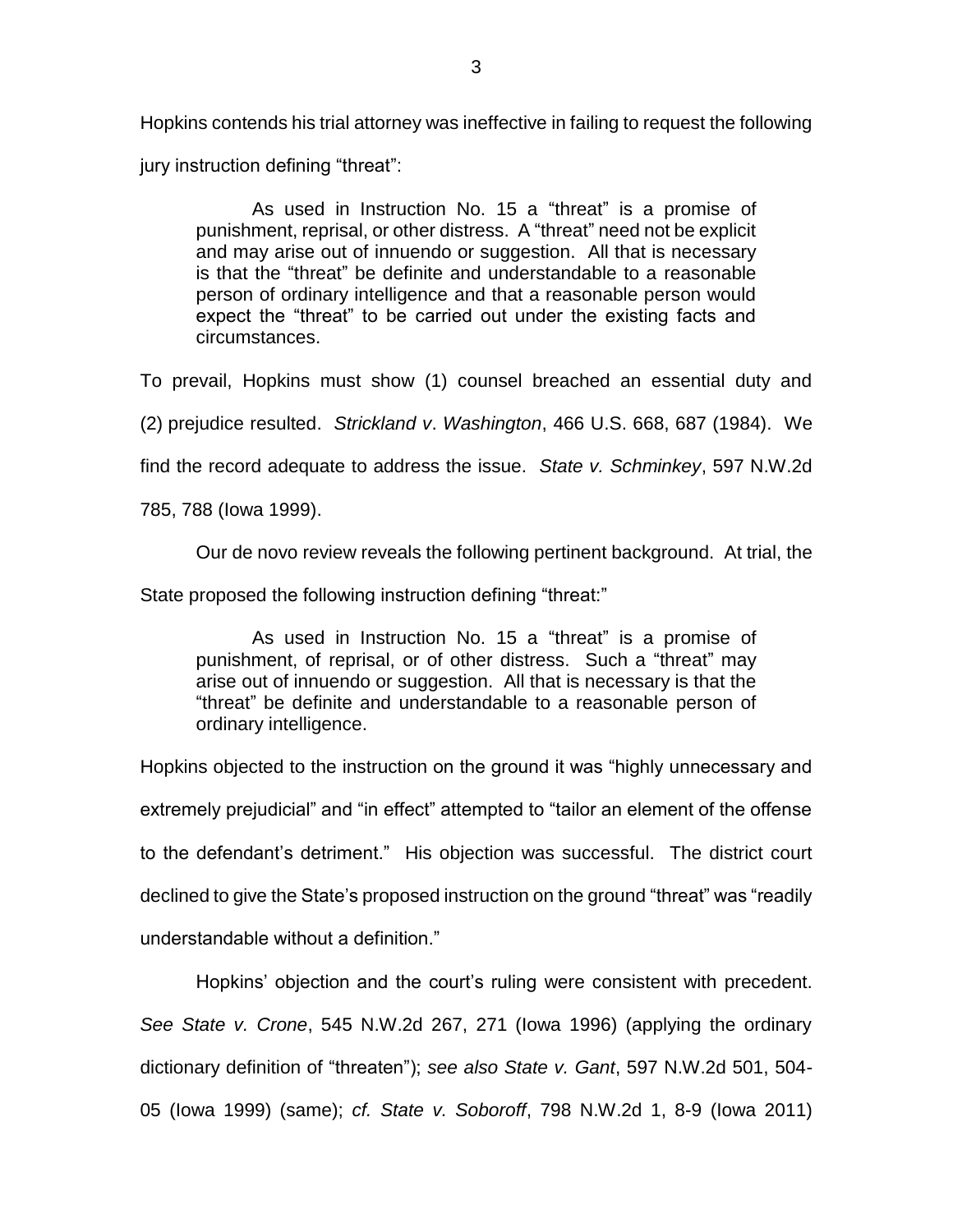(concluding defendant was prejudiced by counsel's failure to request a definition of threat under a different Code provision—section 712.8—where there was evidence the threat might not be taken seriously and was not intentionally disseminated); *State v. Virgil,* 895 N.W.2d 873, 881 (Iowa 2017) (noting "cohabitation" and "reside" have "specialized meanings under the Domestic Abuse Act that warrant definitional instructions to guide the jury"). The objection was also a reasonable strategic decision; Hopkins could have believed a "readily understandable" definition of threat rather than a legalistic definition would inure to his benefit. *See State v. Johnson*, 604 N.W.2d 669, 673 (Iowa Ct. App. 1999).

Hopkins acknowledges the State's proposed instruction to which he objected at trial is only "slightly different" from the one he now proposes. He rationalizes his about-face by citing the Iowa Supreme Court's holding in *State v. Jackson*, 305 N.W.2d 420, 422-25 (Iowa 1981), *overruled on other grounds by State v. Lyman*, 776 N.W.2d 865, 873 (Iowa 2010). The court there addressed a jury instruction addressing threats under our terrorism and extortion statutes. *Jackson*, 305 N.W.2d at 422. The court held both statutes focused on "the actor's intent, not on the victim's expectations." *Id.* at 423. The court also addressed whether there was sufficient evidence to support the jury's finding that "a reasonable person could have believed the threat would be carried out." *Id.* at 424.

Hopkins seizes on this discussion to support the last sentence of his proposed instruction: "a reasonable person would expect the 'threat' to be carried out under the existing facts and circumstances." But this language incorporates an element not present in the definition of extortion. Accordingly, counsel had no

4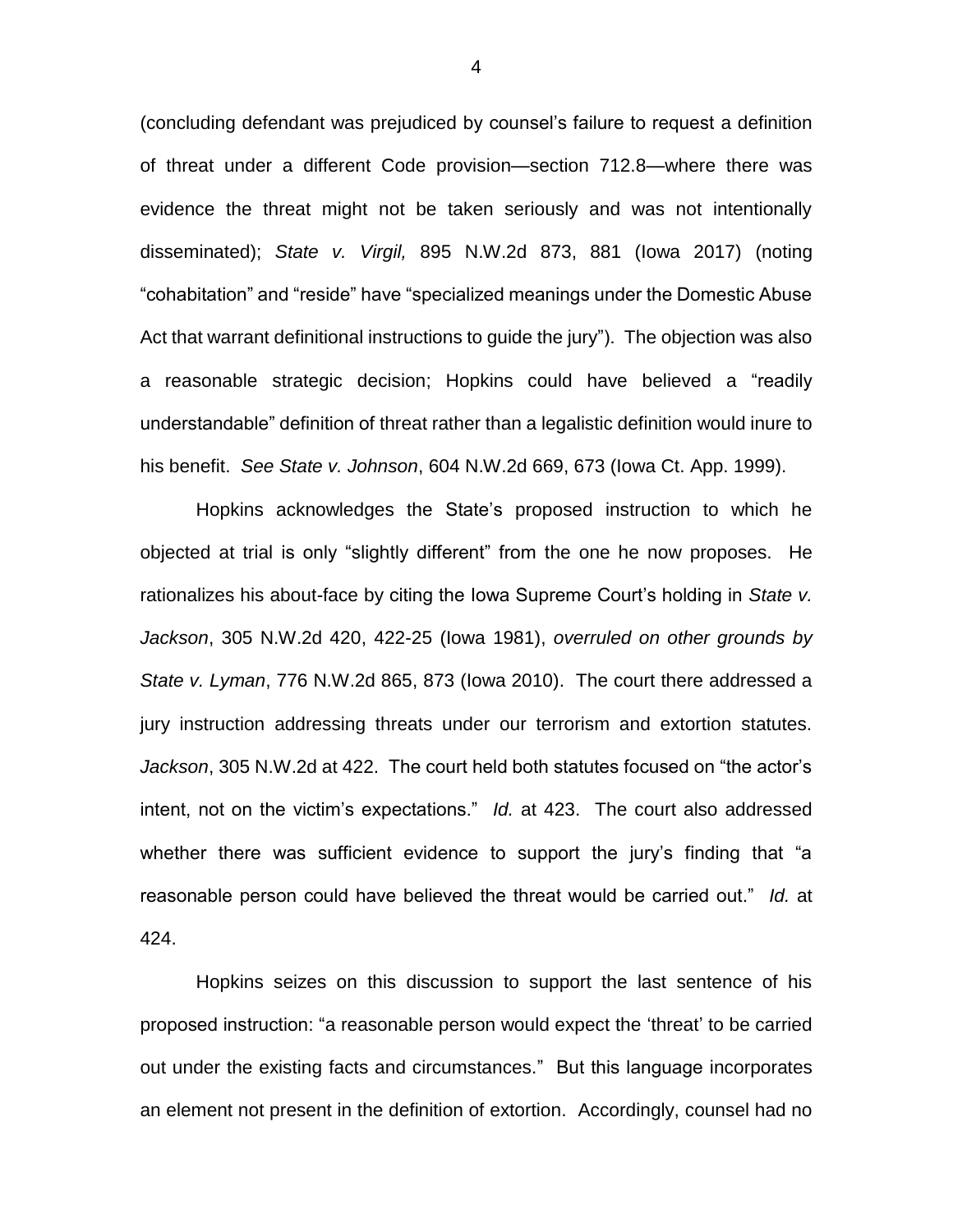duty to advocate for the added language. We conclude Hopkins' attorney was not ineffective in failing to offer the proposed jury instruction.

## *II. Waiver of Right to Counsel*

A defendant has a constitutional right to counsel at all critical stages of the criminal proceeding and the corollary right to self-representation. *See Iowa v*. *Tovar*, 541 U.S. 77, 80-81 (2004) (providing right to counsel exists "at all critical stages of the criminal process"); *Faretta v*. *California*, 422 U.S. 806, 821 (1975) ("The Sixth Amendment does not provide merely that a defense shall be made for the accused; it grants to the accused personally the right to make his defense."). Sentencing is a critical stage of the criminal process. *See State v*. *Boggs*, 741 N.W.2d 492, 506 (Iowa 2007). Before the district court accepts a selfrepresentation request, the court must make the defendant "aware of the dangers and disadvantages of self-representation." *Faretta*, 422 U.S. at 835 (quoting *Adams v*. *United States*, 317 U.S. 269, 279 (1942)); *Hannan v*. *State*, 732 N.W.2d 45, 55 (Iowa 2007).

Hopkins contends the district court allowed him to waive his right to counsel without ensuring the waiver was knowing, voluntary, and intelligent. Our review of this constitutional issue is de novo. *State v. Rater*, 568 N.W.2d 655, 658 (Iowa 1997).

The court engaged in the following colloquy with Hopkins:

COURT: All right. Mr. Hopkins, you did say off the record that you wanted Mr. McCoy to withdraw and that you wanted to proceed representing yourself from this point out. Is that correct? HOPKINS: Yes.

COURT: And are you making that decision knowingly and voluntarily?

HOPKINS: Yes.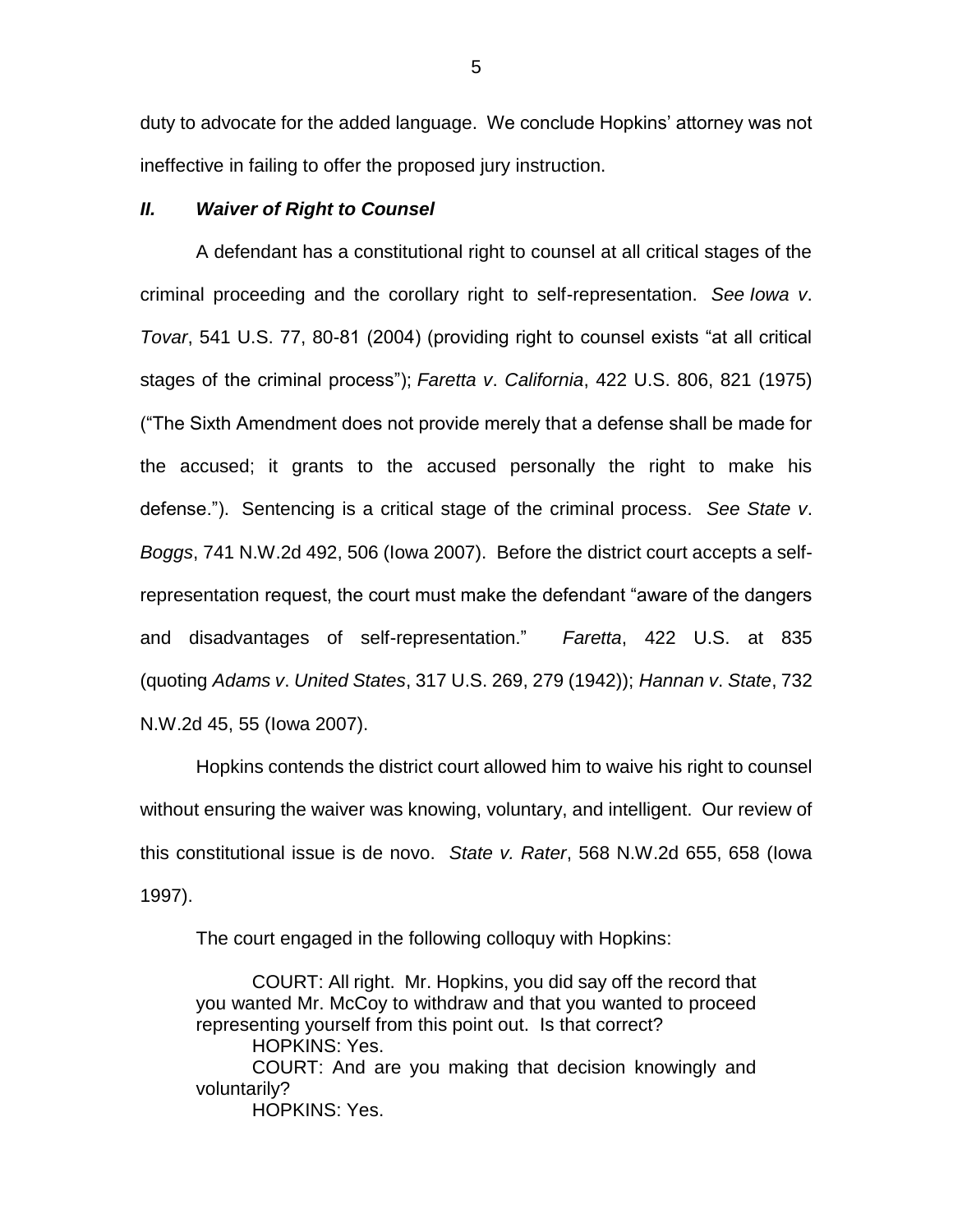COURT: Do you believe that you are fully capable of representing yourself for the judgment and sentence phase of this trial?

HOPKINS: Yes.

COURT: Do you believe you are fully capable of representing yourself on the motion for new trial that you have filed?

HOPKINS: Yes.

COURT: Sir, are you currently under the influence of any alcohol or prescription drugs or illegal drugs?

HOPKINS: I am not.

COURT: And let me ask you, Mr. McCoy. Mr. McCoy, do you believe that the defendant is competent to represent himself going forward?

McCOY: I understand him to be, Your Honor.

COURT: Okay. And, Mr. Hopkins, you understand you have the right to have counsel represent you. Do you understand that?

HOPKINS: Yes.

COURT: And it is your own free choice to proceed in this matter without counsel. Do you understand that?

HOPKINS: Yes.

COURT: Well, based on this informal colloquy, I am going to allow you to withdraw, Mr. McCoy.

The colloquy failed to ensure Hopkins understood the dangers and disadvantages

of self-representation. *See Hannan*, 732 N.W.2d at 53 ("[E]ven if there was a

cognizable colloquy, it fell far short of discussing the necessary constitutional

concerns."). As Hopkins points out, the court did not inquire into [his] education or

his level of comprehension"; ask about "his knowledge of the range of sentencing

options available"; ask about "his understanding of the risks of self-representation";

or warn him "of the disadvantages of proceeding without counsel."

The State argues "there was less of a need for a searching inquiry" in a post-trial waiver of counsel. But the Iowa opinion cited for the proposition involved an uncounseled sentencing hearing preceded by a counseled guilty plea at which the defendant "was advised, in writing and in person . . . of the nature of the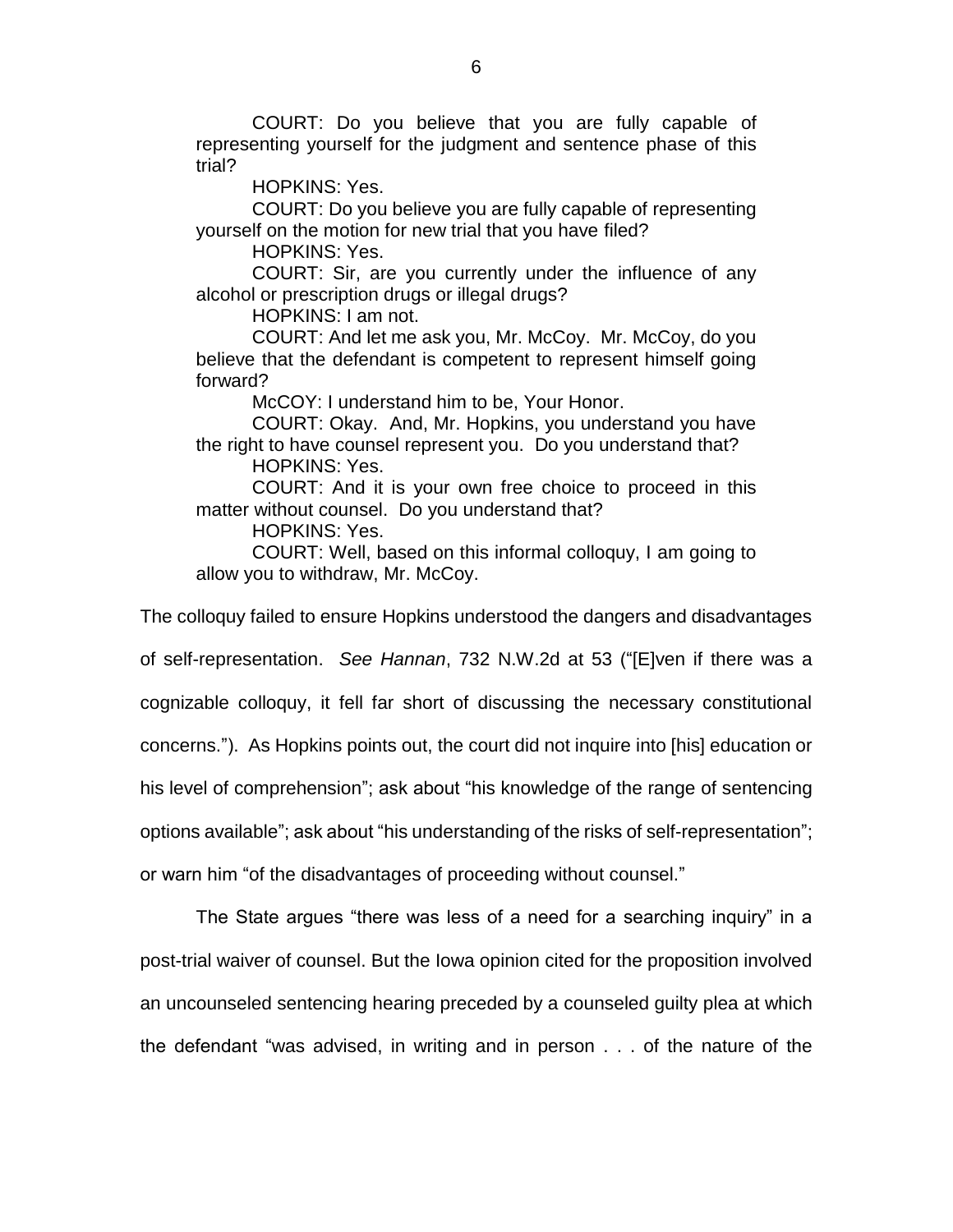charges, the possible punishments, and his procedural rights." *See State v. Harris*, No. 16-1139, 2017 WL 1735753, at \*3 (Iowa Ct. App. May 3, 2017).

Similarly, an Eighth Circuit opinion cited for the same proposition involved a defendant with standby counsel at the sentencing hearing who was told he "'could consult with . . . counsel' as much as he pleased"; made "extensive use of" materials prepared by prior counsel at an earlier sentencing hearing; had sufficient prior contact with the criminal justice system to give him a general knowledge of the dangers and disadvantages of self-representation; and showed "a sophisticated understanding of the hearing's purposes and procedures." *See United States v. Day*, 998 F.2d 622, 626-27 (8th Cir. 1993).

*Day* is also inapposite because the Iowa Supreme Court has refused to consider some of the factors cited in that opinion. *See State v. Cooley*, 608 N.W.2d 9, 18 (Iowa 2000). In *Cooley*, the court held "a harmless error analysis cannot be utilized to cure the error incurred by an invalid acceptance of a defendant's waiver of the constitutional right to counsel and the resultant election to proceed with selfrepresentation." *Cf*. *State v*. *Hardin*, No. 17-0595, 2017 WL 4050884, at \*2 (Iowa Ct. App. Sept. 13, 2017) (concluding colloquy was sufficient where the district court advised Hardin "of the nature of the proceeding" and "that Hardin would be advantaged by retaining counsel during the sentencing proceeding and disadvantaged by representing himself"; "the sentencing hearing at issue was the third sentencing hearing in this case"; "there was only one statutorily authorized sentence available to the district court: a life sentence with the immediate possibility of parole"; Hardin previously went through a colloquy and signed a written waiver of counsel; and standby counsel was available); *State v*. *Leonard*,